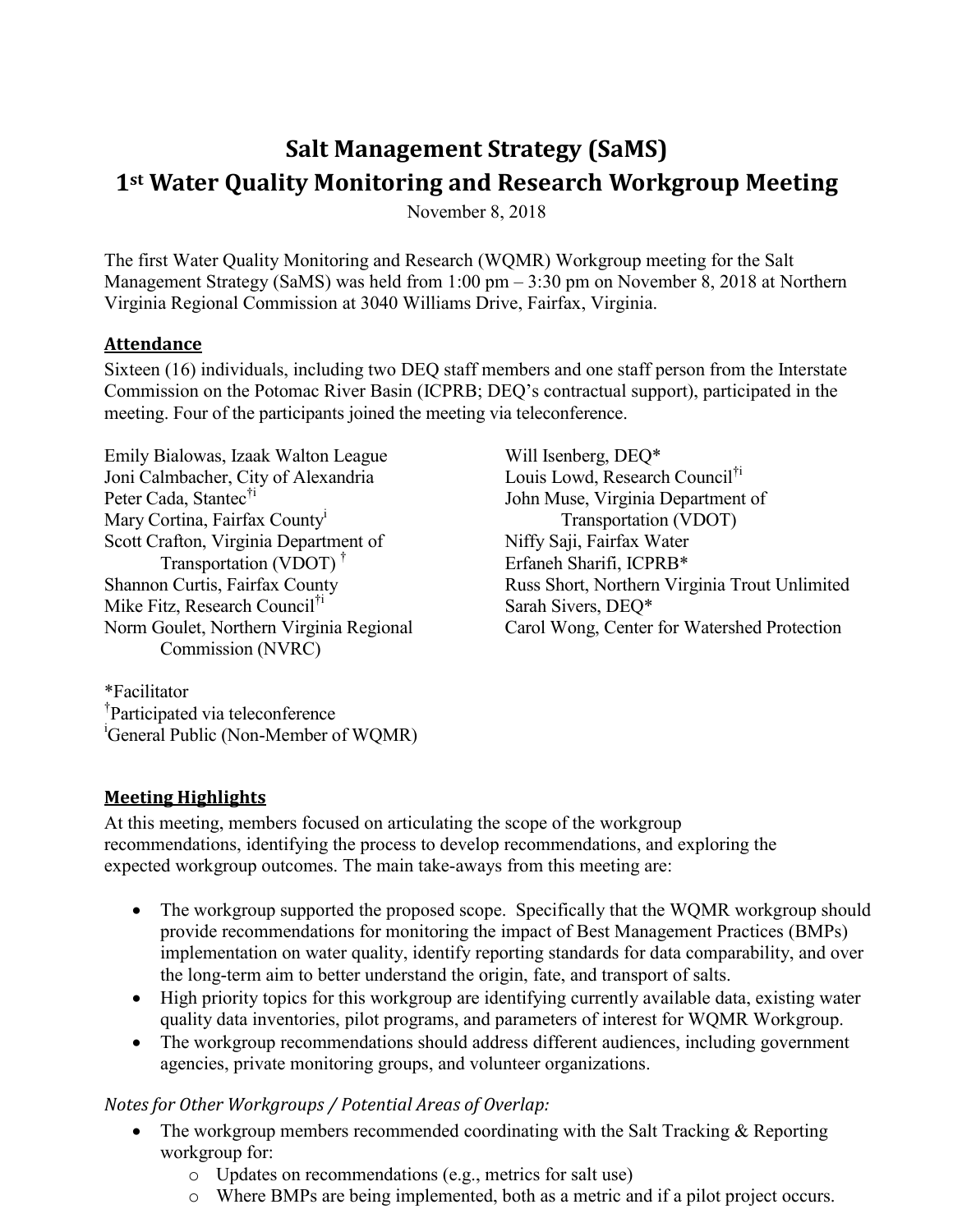Identifying the size of the pilot program was discussed in WQMR Workgroup. This topic will be looked at by the Education and Outreach Workgroup. A homeowners survey is a good example of a pilot program of a defined size.

#### **Follow-up Action Items:**

Workgroup volunteers are pursuing five follow-up action items prior to the next meeting of the WQMR Workgroup:

- 1. Develop a draft conceptual model for fate and transport of salts and share the results with the workgroup (Volunteer: Russ Short, Northern Virginia Trout Unlimited)
- 2. Share Izaak Walton League's survey for monitoring groups' water quality monitoring programs (Volunteer: Emily Bialowas, Izaak Walton League)
- 3. Develop a survey, using Izaak Walton League's survey as a template, for ion related monitoring efforts, and coordinate edits with WQMR workgroup (Volunteer: DEQ)
- 4. Review available ion-focused water quality monitoring programs by sharing the survey with regional programs and document the results and share the results with the WQMR workgroup by mid-January.
	- a. Government agencies (Volunteer: Norm Goulet, Northern Virginia Regional Commission)
	- b. Citizen monitoring groups in Izaak Walton League's network (Volunteer: Emily Bialowas, Izaak Walton League)
	- c. Programs in the Interstate Commission for the Potomac River Basin's Database (Volunteer: ICPRB)
	- d. Other Partners in workgroup members' networks (Volunteers: WQMR workgroup members as appropriate and not duplicated by other efforts)
- 5. Prepare a shareable spreadsheet of monitoring programs contacted (Volunteer: DEQ)

# **Meeting Summary**

# **Introductions**

The meeting started with brief introductory and opening remarks from DEQ, which stated the goals for this first meeting as identifying the scope of the workgroup and identifying action items. The WQMR Workgroup's initial goal is to identify what to tackle first. Participants then introduced themselves and provided their expectations and interests in the WQMR workgroup. Some common themes included interest in existing water quality monitoring throughout the region, using science to support decision making, monitoring the impact of BMPs on water quality, and understanding the mechanics of salt in a watershed. A workgroup member asked about the time frame of the workgroup and DEQ answered that it is expected to finish developing recommendations for the SaMS in 2020, transitioning then into implementation of the recommendations.

#### **Membership, Roles and Expectations**

DEQ explained the roles and expectations of primary and alternate workgroup members. The roles, expectations, workgroup purpose, and meeting goals can be found on DEQ's [Salt Management Strategy](https://www.deq.virginia.gov/SaMS/MeetingMaterials.aspx)  [Meeting Materials Webpage.](https://www.deq.virginia.gov/SaMS/MeetingMaterials.aspx)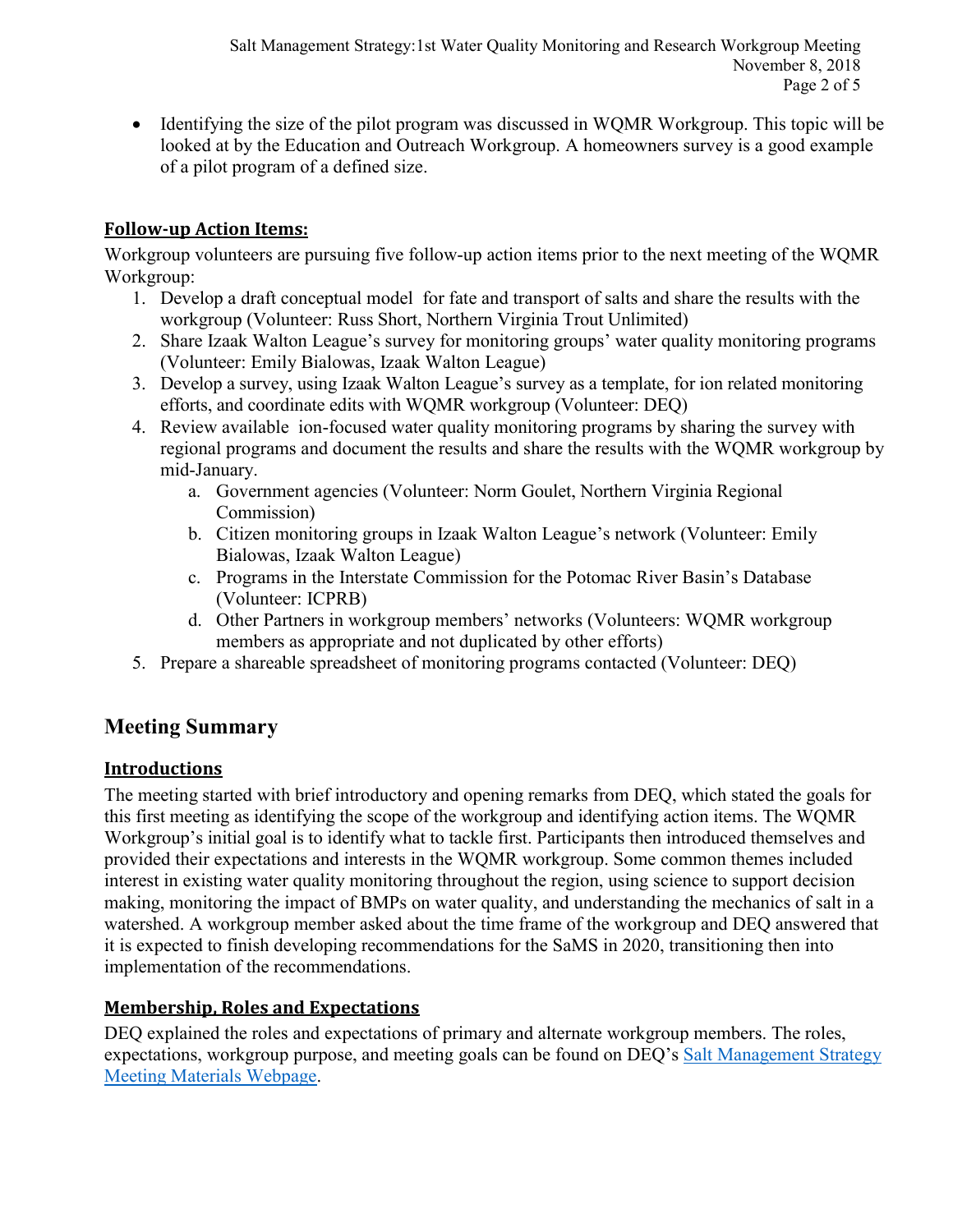### **Workgroup Scope**

DEQ presented the SaMS objectives that the WQMR Workgroup is proposed to address. These objectives include (objective #5) developing recommendations for a monitoring and research program to better understand water quality patterns and impacts related to salt application throughout Northern Virginia, and (objective #4) exploring funding opportunities, operational cost savings, and broader incentives to support implementation.

In outlining the scope, DEQ provided examples of topics to consider, including BMP effectiveness, ambient water quality monitoring, water quality data compatibility, and research areas such as different sources of salt (e.g. winter maintenance, and water softeners) and the impact of climate on water quality behaviors and patterns.

Feedback from workgroup members included:

- Rename "BMP effectiveness" as "the link between water quality and the implementation of best practices
- Consider variables affecting water quality (e.g. terrain and climate)
- Pool ambient monitoring resources and discuss the process of using the data
- Understand the existing water quality data and the locations where data has been collected
- Identify parameters to use from existing water quality data inventories, and strengthen the link and relationship with other partners to access the data
- Compare the water quality data and QA/QC procedures of monitoring and reporting
- Set a longer-term goal to study the fate and transport of salts
- Identify specific items/tasks that will require external funding
- Consider monitoring other important factors beyond water quality (e.g. soil and groundwater)
- Reach out to academic institutions about research, monitoring efforts, and funding
- Find the linkage between the water quality data, monitoring locations, salt use, and BMPs

# **Content Development**

DEQ asked the workgroup members "what are the over-arching questions we intend to answer with our recommendations?" The discussion then focused on two primary questions:

- Are BMPs working?
- What is the origin, fate, and transport of salt through the region?

The workgroup agreed that to understand if BMPs are working, information on the weather (e.g., precipitation amount and type, temperature, etc.) would be necessary to understand changes in water quality where BMPs are implemented since weather is a large and complex variable. One workgroup member asked, if we are asking if BMPs are working, we must also identify what we consider success.

Questions aimed at understanding the origin, fate, and transport of salts were both acknowledged as a primary goal and a long-term goal. The workgroup agreed that conceptual models should be prepared in the near-term, and then tested over time. During the discussion of fate and transport, a workgroup member asked, "Why are we proposing a monitoring and research program?" In response, the workgroup outlined the need for scientifically informed decision making, in addition to better understanding the extent of the problem and to see if BMP recommendations and implementation are making a difference. Following this discussion, a workgroup member recommended identifying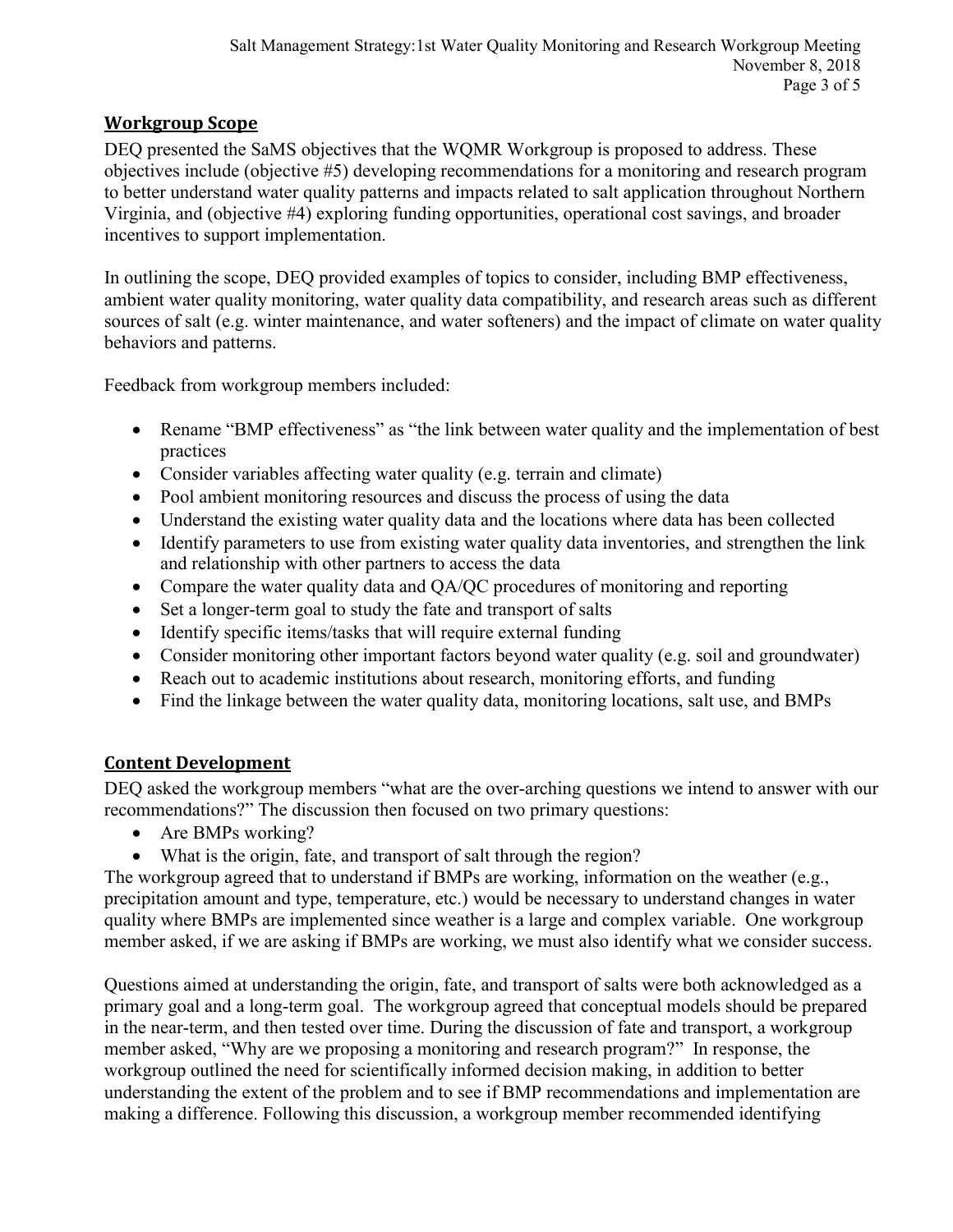intermediate measures and early indicators, acknowledging the scale and complexity of the questions the workgroup is proposing to answer.

The workgroup members agreed that the audiences that monitoring and research recommendations will be developed for includes public, private, and volunteer organizations. The SaMS recommendations should address different audiences since they function differently.

Pilot projects in specific watersheds were discussed. The Accotink Creek watershed was discussed as a pilot project candidate, with additional discussion on whether Accotink Creek should be considered as a whole study area or whether it should be divided into smaller sub-watersheds. A workgroup member pointed out that the size of the area is important for the monitoring program. If there are some existing monitoring efforts in the Accotink Creek watershed, additional information should be obtained about the monitoring effort like what parameters are being monitored, where and when monitoring is taking place, who is conducting the monitoring, and who is accountable for the data.

At this point in the discussion, the workgroup agreed that it is important to conduct research on the currently available data and ongoing monitoring efforts. Although the workgroup agreed on the bigger questions to ask with the monitoring and research recommendations (e.g., fate and transport, BMP impact on water quality), the workgroup agreed that knowing what data and monitoring programs already exist should inform workgroup recommendations. Therefore, the workgroup decided that the first step is to inventory the parameters that are currently monitored, data availability, the entities conducting the monitoring work, how those data are stored, and how they can be grouped together. A workgroup member offered to share a survey used by their organization in the past to inventory monitoring efforts. The workgroup agreed this survey can serve as the template for developing a survey for the purposes of the SaMS and distribute it to their networks prior to the next workgroup meeting.

Conceptual models related to origin, fate, and transport phenomena are important for developing monitoring and research recommendations related to salt origin, fate, and transport. A workgroup member volunteered to draft a model for the next meeting.

#### *Approach to Completing Tasks*

DEQ asked the participants about their thoughts on tasks to complete before the next meeting. The actions that the workgroup agreed to are summarized on page 2 of this summary in the section titled "Follow-up Action Items."

#### **Meeting Wrap-up:**

The next meeting of this workgroup is expected in February 2019.

Handouts from the meeting are available on the SaMS Meeting Materials [webpage.](https://www.deq.virginia.gov/SaMS/MeetingMaterials.aspx)

All information, questions, additional resources, etc. should be emailed to Will Isenberg [\(william.isenberg@deq.virginia.gov\)](mailto:william.isenberg@deq.virginia.gov) and Sarah Sivers [\(sarah.sivers@deq.virginia.gov\)](mailto:sarah.sivers@deq.virginia.gov). DEQ will consolidate information received and distribute it to workgroup members as needed.

\*\*\*

Meeting notes were prepared and submitted to DEQ by the Interstate Commission on the Potomac River Basin.